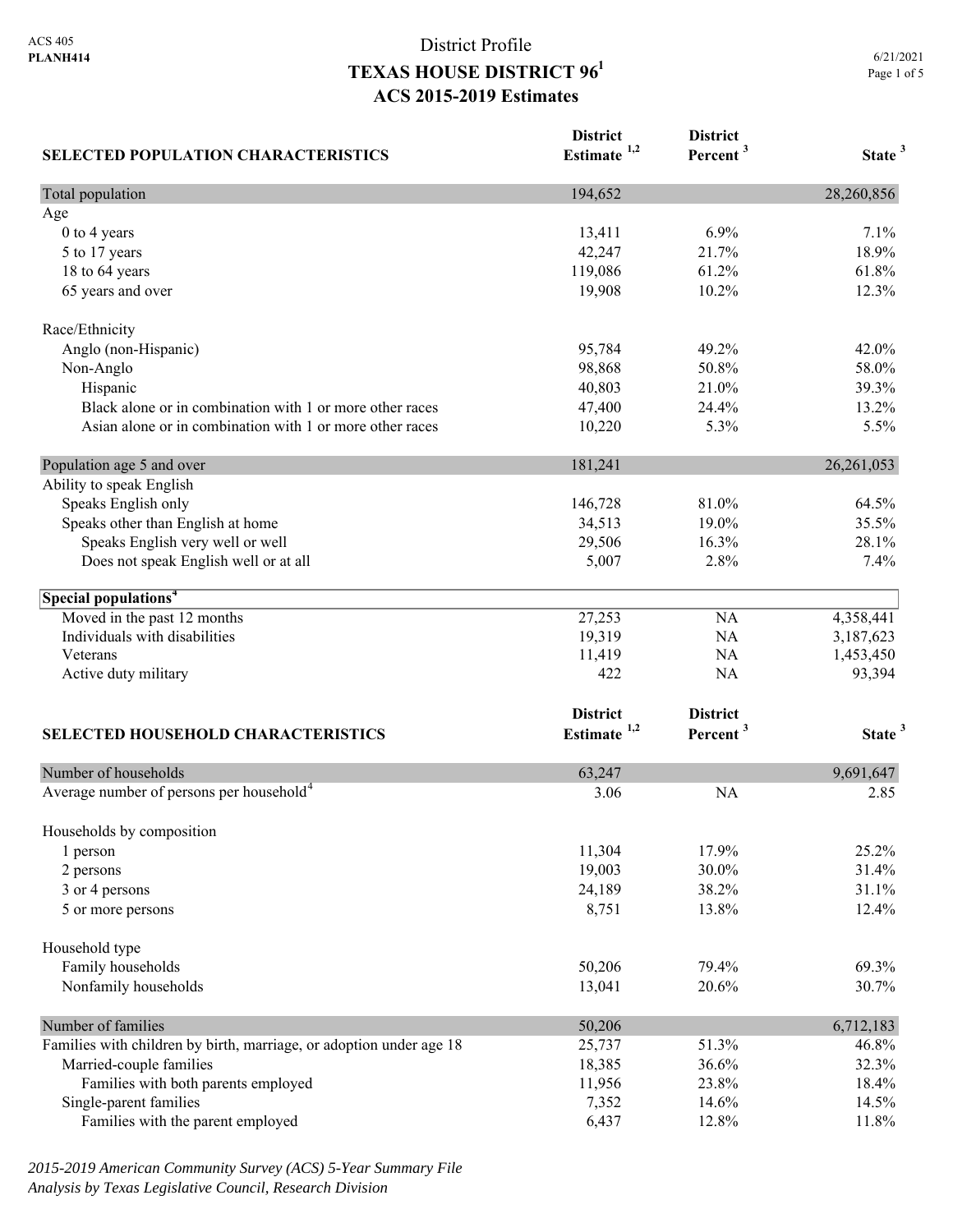| <b>SELECTED EDUCATION CHARACTERISTICS</b>                                | <b>District</b><br>Estimate <sup>1,2</sup> | <b>District</b><br>Percent <sup>3</sup> | State <sup>3</sup> |
|--------------------------------------------------------------------------|--------------------------------------------|-----------------------------------------|--------------------|
| Population age 3 and over enrolled in school                             | 57,004                                     |                                         | 7,681,758          |
| School status                                                            |                                            |                                         |                    |
| In preschool (public and private)                                        | 2,674                                      | 4.7%                                    | 6.0%               |
| In kindergarten, elementary, middle, or high school (public and private) | 41,920                                     | 73.5%                                   | 69.8%              |
| In preschool through 12th grade (public only)                            | 39,583                                     | 69.4%                                   | 68.8%              |
| In college, graduate, or professional school                             | 12,410                                     | 21.8%                                   | 24.3%              |
| Population age 25 and over                                               | 122,033                                    |                                         | 18, 131, 554       |
| <b>Educational attainment</b>                                            |                                            |                                         |                    |
| Bachelor's degree or higher                                              | 41,025                                     | 33.6%                                   | 29.9%              |
| Less than high school graduate<br><b>SELECTED LABOR CHARACTERISTICS</b>  | 9,924                                      | 8.1%                                    | 16.3%              |
|                                                                          | <b>District</b><br>Estimate <sup>1,2</sup> | <b>District</b><br>Percent <sup>3</sup> | State <sup>3</sup> |
|                                                                          |                                            |                                         |                    |
| Civilian employed population age 16 and over                             | 96,400                                     |                                         | 13,253,631         |
| Civilian employment sector<br>Private sector                             |                                            |                                         |                    |
|                                                                          | 78,838                                     | 81.8%                                   | 80.1%<br>13.0%     |
| Government sector<br>Self-employed                                       | 12,371<br>5,067                            | 12.8%<br>5.3%                           | 6.7%               |
|                                                                          |                                            |                                         |                    |
| Industry for civilian employed population                                |                                            |                                         |                    |
| Agriculture, forestry, fishing, hunting, and mining                      | 1,395                                      | 1.4%                                    | 3.0%               |
| Construction                                                             | 6,384                                      | 6.6%                                    | 8.6%               |
| Manufacturing                                                            | 10,408                                     | 10.8%                                   | 8.5%               |
| Wholesale trade                                                          | 3,284                                      | 3.4%                                    | 2.9%               |
| Retail trade                                                             | 11,705                                     | 12.1%                                   | 11.4%              |
| Transportation and warehousing and utilities                             | 6,972                                      | 7.2%                                    | 5.9%               |
| Information                                                              | 1,388                                      | 1.4%                                    | 1.7%               |
| Finance and insurance, and real estate and rental and leasing            | 7,598                                      | 7.9%                                    | 6.7%               |
| Professional, scientific, management, administrative, and waste mgmt.    | 8,734                                      | 9.1%                                    | 11.5%              |
| Educational services and health care and social assistance               | 23,397                                     | 24.3%                                   | 21.6%              |
| Arts, entertainment, recreation, accommodation, and food services        | 6,960                                      | 7.2%                                    | 9.2%               |
| Other services, except public administration                             | 4,729                                      | 4.9%                                    | 5.2%               |
| Public administration                                                    | 3,446                                      | 3.6%                                    | 4.0%               |
| Population age 16 to 64                                                  | 126,636                                    |                                         | 18,273,711         |
| Worked at all in the past 12 months                                      | 99,760                                     | 78.8%                                   | 75.4%              |
| Worked 50-52 weeks                                                       | 80,889                                     | 63.9%                                   | 59.0%              |
| Usually worked 35 or more hours per week                                 | 71,914                                     | 56.8%                                   | 52.2%              |
| Usually worked less than 35 hours per week                               | 8,975                                      | 7.1%                                    | 6.8%               |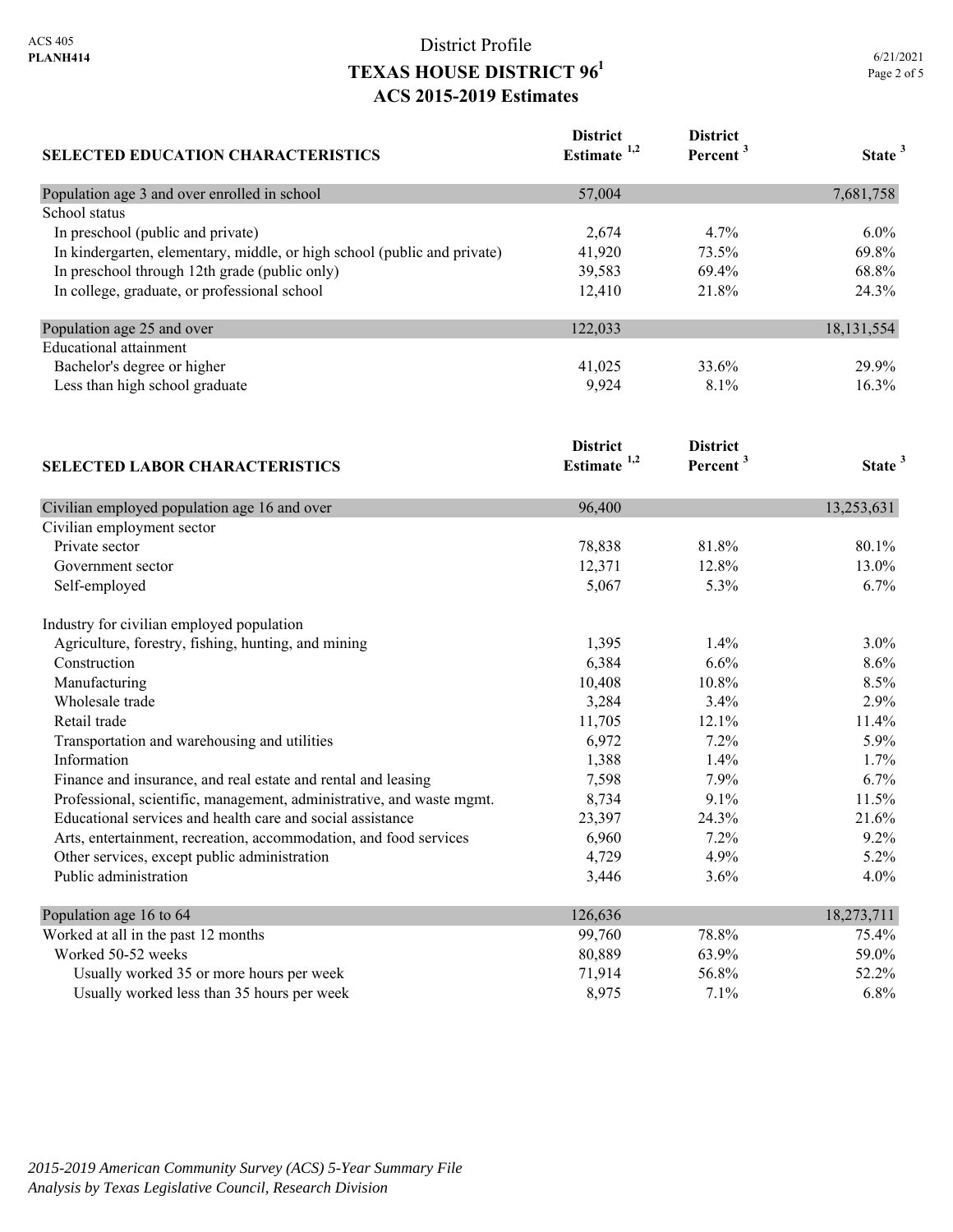| <b>SELECTED LABOR CHARACTERISTICS (continued)</b>               | <b>District</b><br>Estimate <sup>1,2</sup> | <b>District</b><br>Percent <sup>3</sup> | State <sup>3</sup> |
|-----------------------------------------------------------------|--------------------------------------------|-----------------------------------------|--------------------|
| Workers age 16 and over                                         | 95,196                                     |                                         | 13,115,511         |
| Means of transportation to work                                 |                                            |                                         |                    |
| Public transportation                                           | 321                                        | 0.3%                                    | 1.4%               |
| Private vehicle                                                 | 89,512                                     | 94.0%                                   | 90.5%              |
| Walk / bicycle / motorcycle                                     | 619                                        | 0.7%                                    | 1.9%               |
| Taxi / other means                                              | 461                                        | 0.5%                                    | 1.2%               |
| Worked at home                                                  | 4,283                                      | 4.5%                                    | 5.0%               |
| Travel time to work <sup>5</sup>                                |                                            |                                         |                    |
| Less than 15 minutes                                            | 14,274                                     | 15.0%                                   | 23.6%              |
| 15 minutes to 29 minutes                                        | 30,687                                     | 32.2%                                   | 34.2%              |
| 30 minutes to 44 minutes                                        | 26,030                                     | 27.3%                                   | 20.8%              |
| 45 minutes to 59 minutes                                        | 10,448                                     | 11.0%                                   | 8.3%               |
| 60 minutes or more                                              | 9,474                                      | 10.0%                                   | 8.1%               |
| <b>SELECTED INCOME CHARACTERISTICS</b>                          | <b>District</b><br>Estimate <sup>1,2</sup> | <b>District</b><br>Percent <sup>3</sup> | State <sup>3</sup> |
| Persons in poverty <sup>6</sup>                                 |                                            |                                         |                    |
|                                                                 | 13,874                                     | 7.2%                                    | 14.7%              |
| Per capita income <sup>4</sup>                                  | \$33,893                                   | NA                                      | \$31,277           |
| Number of households                                            | 63,247                                     |                                         | 9,691,647          |
| Annual household income                                         |                                            |                                         |                    |
| Less than \$10,000                                              | 1,705                                      | 2.7%                                    | 6.1%               |
| \$10,000 to \$24,999                                            | 4,347                                      | 6.9%                                    | 12.9%              |
| \$25,000 to \$49,999                                            | 10,307                                     | 16.3%                                   | 21.8%              |
| \$50,000 to \$99,999                                            | 21,538                                     | 34.1%                                   | 30.1%              |
| \$100,000 to \$199,999                                          | 19,704                                     | 31.2%                                   | 21.7%              |
| \$200,000 and over                                              | 5,646                                      | 8.9%                                    | 7.4%               |
| Households with social security income                          | 14,141                                     | 22.4%                                   | 25.6%              |
| Households with supplemental security income (SSI)              | 2,086                                      | 3.3%                                    | 4.7%               |
| Households with public assistance income'                       | 808                                        | 1.3%                                    | 1.4%               |
| Households that received food stamps/SNAP in the past 12 months | 4,708                                      | 7.4%                                    | 11.8%              |
| Number of families living in poverty                            | 2,664                                      |                                         | 759,269            |
| With related children under age 18                              | 2,132                                      | 80.0%                                   | 77.1%              |
| Married couple families                                         | 578                                        | 21.7%                                   | 26.2%              |
| Single-parent families                                          | 1,554                                      | 58.3%                                   | 50.9%              |
| Female head of household                                        | 1,430                                      | 53.7%                                   | 44.4%              |
| Male head of household                                          | 124                                        | 4.7%                                    | 6.4%               |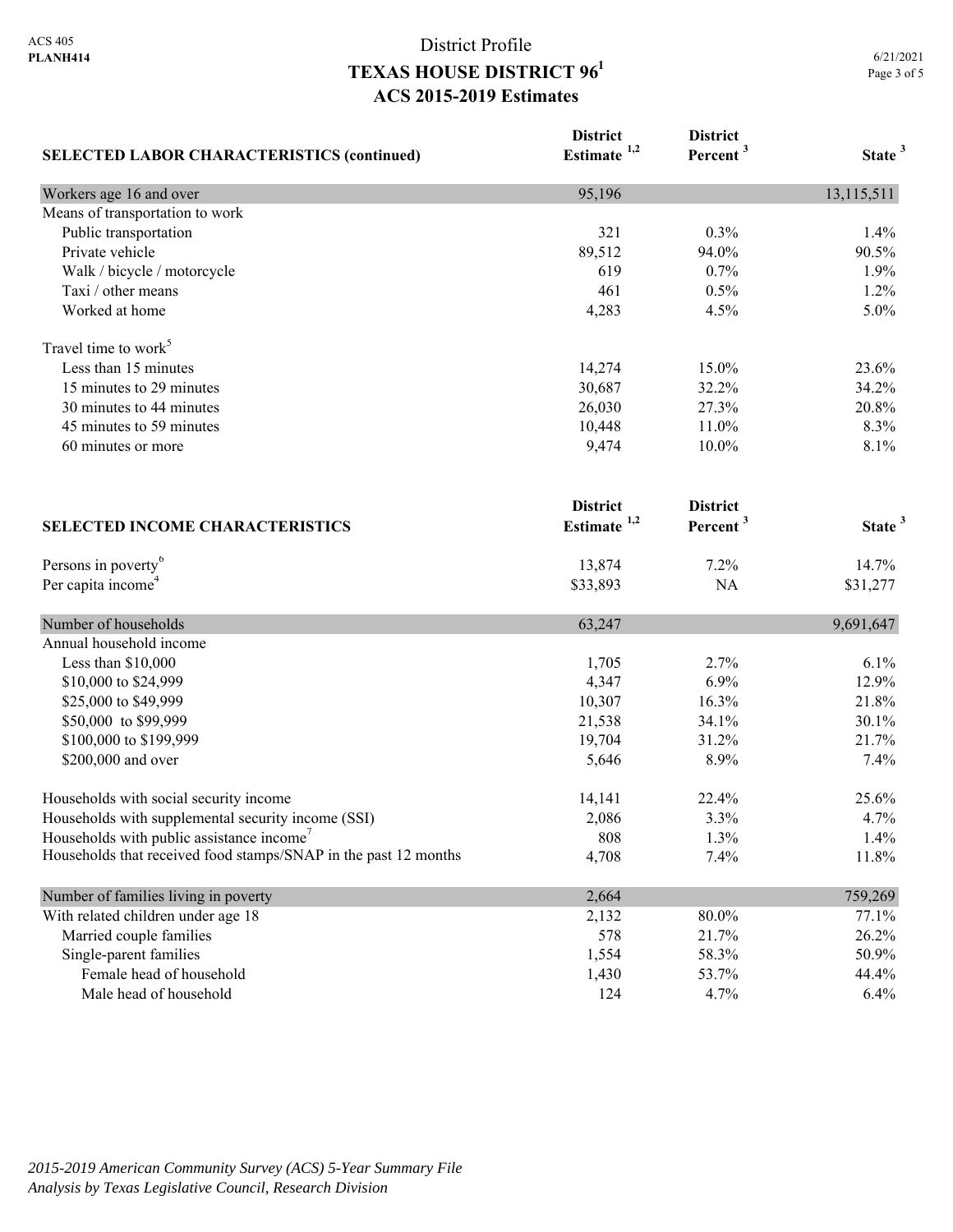6/21/2021 Page 4 of 5

| <b>SELECTED HOUSING CHARACTERISTICS</b>                                             | <b>District</b><br>Estimate $1,2$ | <b>District</b><br>Percent <sup>3</sup> | State <sup>3</sup> |
|-------------------------------------------------------------------------------------|-----------------------------------|-----------------------------------------|--------------------|
| Number of housing units                                                             | 67,099                            |                                         | 10,937,026         |
| Age of housing                                                                      |                                   |                                         |                    |
| Built in 2010 or later                                                              | 8,355                             | 12.5%                                   | 10.4%              |
| Built between 2000 and 2009                                                         | 27,086                            | 40.4%                                   | 19.3%              |
| Built between 1990 and 1999                                                         | 11,691                            | 17.4%                                   | 15.2%              |
| Built between 1970 and 1989                                                         | 15,450                            | 23.0%                                   | 31.4%              |
| Built before 1970                                                                   | 4,517                             | 6.7%                                    | 23.7%              |
| Occupancy status                                                                    |                                   |                                         |                    |
| Owner-occupied                                                                      | 46,764                            | 69.7%                                   | 54.9%              |
| Renter-occupied                                                                     | 16,483                            | 24.6%                                   | 33.7%              |
| Vacant                                                                              | 3,852                             | 5.7%                                    | 11.4%              |
| Median gross rent (contract rent plus estimated utility and fuel cost) <sup>4</sup> | \$1,305                           | NA                                      | \$1,045            |
| Median value of owner-occupied housing units <sup>4</sup>                           | \$206,900                         | <b>NA</b>                               | \$172,500          |
| Number of owner-occupied housing units                                              | 46,764                            |                                         | 6,004,802          |
| Value of owner-occupied housing                                                     |                                   |                                         |                    |
| Less than \$50,000                                                                  | 1,301                             | 2.8%                                    | 8.9%               |
| \$50,000 to \$99,999                                                                | 2,695                             | 5.8%                                    | 16.5%              |
| \$100,000 to \$199,999                                                              | 18,260                            | 39.0%                                   | 32.2%              |
| \$200,000 to \$499,999                                                              | 22,944                            | 49.1%                                   | 34.8%              |
| \$500,000 and above                                                                 | 1,564                             | 3.3%                                    | 7.6%               |
| Selected monthly owner costs as a percentage of household income <sup>8</sup>       |                                   |                                         |                    |
| 35 percent or more                                                                  | 7,294                             | 15.6%                                   | 15.3%              |
| 20 to 34.9 percent                                                                  | 14,370                            | 30.7%                                   | 24.9%              |
| Less than 20 percent                                                                | 24,882                            | 53.2%                                   | 59.0%              |
| Vehicles available in owner-occupied housing units                                  |                                   |                                         |                    |
| No vehicle                                                                          | 360                               | 0.8%                                    | 2.1%               |
| One or more vehicles                                                                | 46,404                            | 99.2%                                   | 97.9%              |
| Number of renter-occupied housing units                                             | 16,483                            |                                         | 3,686,845          |
| Gross rent <sup>9</sup>                                                             |                                   |                                         |                    |
| Less than \$500                                                                     | 473                               | 2.9%                                    | 6.2%               |
| \$500 to \$749                                                                      | 863                               | 5.2%                                    | 13.4%              |
| \$750 to \$999                                                                      | 3,021                             | 18.3%                                   | 24.2%              |
| \$1,000 to \$1,249                                                                  | 3,084                             | 18.7%                                   | 20.7%              |
| \$1,250 and above                                                                   | 8,428                             | 51.1%                                   | 30.5%              |
| Gross rent as a percentage of household income <sup>8</sup>                         |                                   |                                         |                    |
| 35 percent or more                                                                  | 5,629                             | 34.2%                                   | 35.9%              |
| $20$ to $34.9$ percent                                                              | 5,943                             | 36.1%                                   | 32.1%              |
| Less than 20 percent                                                                | 4,163                             | 25.3%                                   | 24.9%              |
| Vehicles available in renter-occupied housing units                                 |                                   |                                         |                    |
| No vehicle                                                                          | 1,040                             | 6.3%                                    | 10.5%              |
| One or more vehicles                                                                | 15,443                            | 93.7%                                   | 89.5%              |